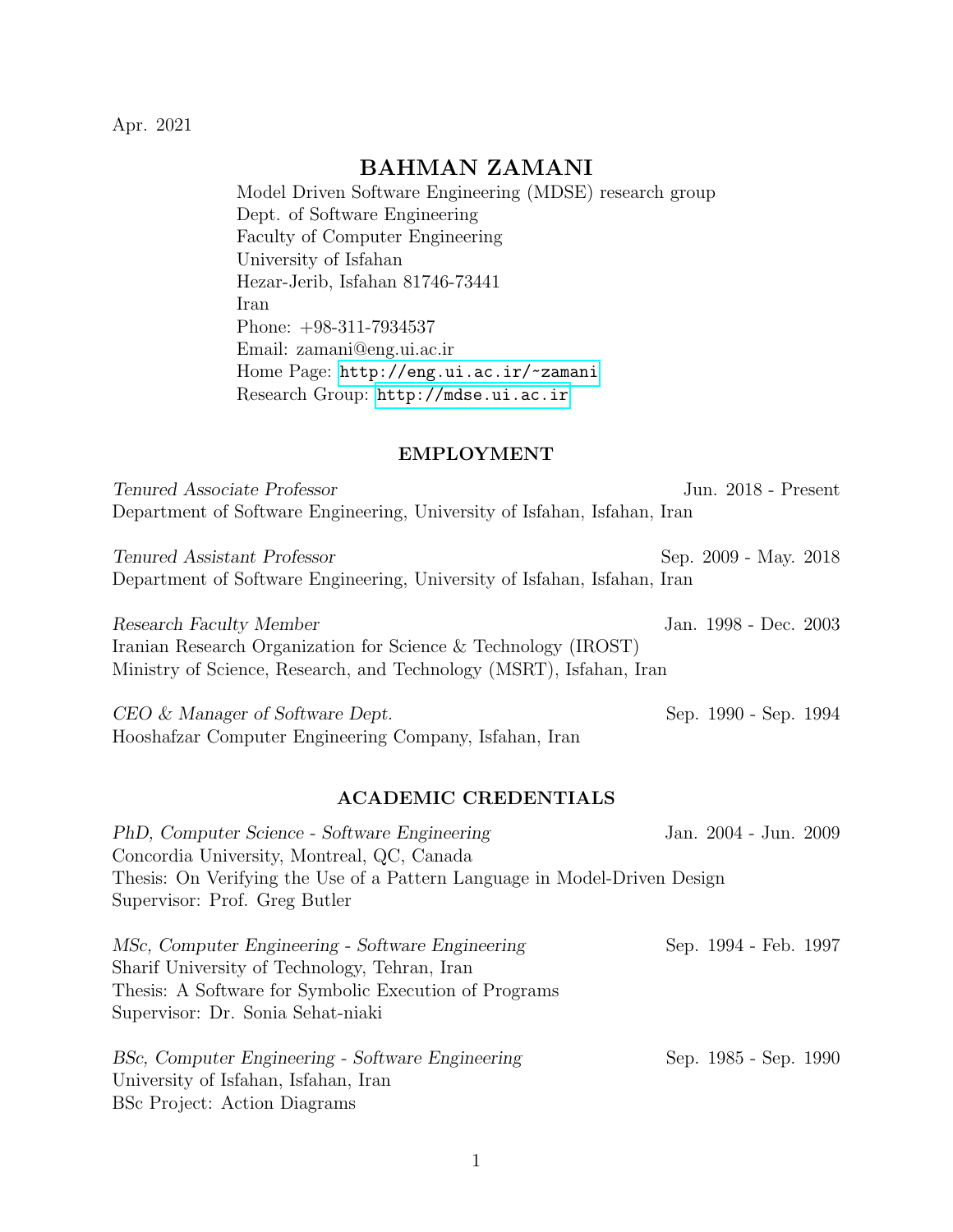## SABBATICAL VISITS

Concordia University, Montreal, Canada Sep. 2019 - Aug. 2020 Research Topic: Model-Driven Solutions for Automatic Generation of Geo-location Applications for Android Collaborator: Prof. Wahab Hamou-Lhadj Concordia University, Montreal, Canada Jul. 2018 - Aug. 2018 Research Topic: Logging Techniques for Model Transformations Collaborator: Prof. Wahab Hamou-Lhadj UQAM, Montreal, Canada Jul. 2016 - Aug. 2016 Research Topic: Android Anti-Patterns Research lab: Laboratory for Research on Technology for Ecommerce (LATECE) Collaborator: Dr. Naouel Moha Concordia University, Montreal, Canada Jul. 2014 - Aug. 2014

Research topic: Model Execution Tracing Collaborator: Prof. Wahab Hamou-Lhadj

### RESEARCH INTERESTS

#### Model Driven Engineering (MDE)

- Fundamental Research on MDE
	- Model Transformations (Bidirectional, Reactive & Incremental Transformations, Transformation Life-cycle, Transformation Patterns)
	- Model Execution (Executable Models & Execution Traces)
	- Model Management (Model Versioning, Model Merging, Test Model Generation)
- Applied Research using MDE
	- Meta-Modeling (Domain Specific Modeling Languages (DSML), UML Profiles)
	- Automatic Code Generation (Multi-agent Systems, Android Applications)
	- Android Security Analysis (Using Model-Driven Reverse Engineering (MDRE))

#### Software Design Patterns

- Design Patterns and Anti-Patterns
- Pattern Language Verification (PLV)

#### Software Testing

- Automatic Test Case Generation
- Model-Based Testing (MBT)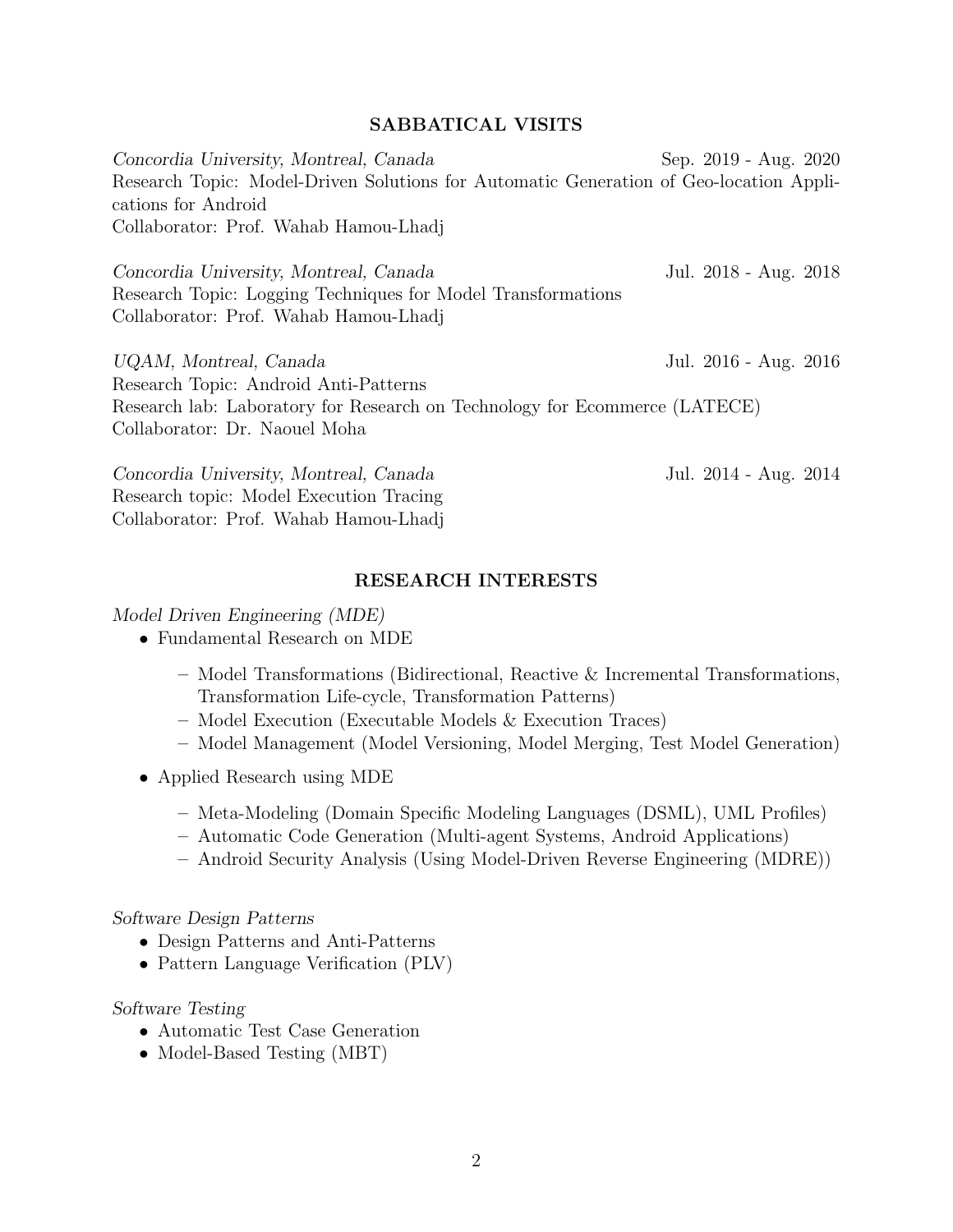#### PUBLICATIONS

#### Books:

- [1] Bahman Zamani and Leila Samimi-Dehkordi. Model-Driven Software Engineering: Concepts and Principles. University of Isfahan Press, 2021. (In Persian).
- [2] Bahman Zamani and Afsaneh Fatemi. Object-Oriented Software Engineering: An Agile Unified Methodology, volume 1. University of Isfahan Press, 2015. (The Persian translation of chapters 1-12 of the original book: "David C. Kung. Object-Oriented Software Engineering: An Agile Unified Methodology, McGraw-Hill Higher Education, 2013").

#### Journal Papers:

- [1] Mohammadreza Sharbaf, Bahman Zamani, and Gerson Sunye. Conflict management techniques for model merging: A systematic mapping review. IEEE's Transactions of Software Engineering (TSE), 2021. Submitted.
- [2] Hossein Moradi, Bahman Zamani, and Kamran Zamanifar. CA-BPEL: A new approach to facilitate the development and execution of context-aware service compositions consistent with the WS-BPEL language. Elsevier's Journal of Computer Languages (COLA), 2021. Submitted.
- [3] Hayyan Hasan, Behrouz Tork-Ladani, and Bahman Zamani. Curious-Monkey: Evolved Monkey for triggering malicious payloads in Android malware. The ISC International Journal of Information Security (ISeCure), 2021. In Press.
- [4] Hayyan Hasan, Behrouz Tork-Ladani, and Bahman Zamani. MEGDroid: A modeldriven event generation framework for dynamic Android malware analysis. Elsevier's Information and Software Technology (IST), 135:106569, 2021.
- [5] Alireza Khalilian, Ahmad Baraani-Dastjerdi, and Bahman Zamani. CGenProg: Adaptation of cartesian genetic programming with migration and opposite guesses for automatic repair of software regression faults. Elsevier's Expert Systems With Applications, 169:114503, 2021.
- [6] Mohammadali Gharaat, Mohammadreza Sharbaf, Bahman Zamani, and Wahab Hamou-Lhadj. ALBA: A model-driven framework for the automatic generation of Android location-based applications. Springer's Journal of Automated Software Engineering  $(ASE)$ , 28(1):1-45, 2021.
- [7] Mahsa Panahandeh, Mohammad Hamdaqa, Bahman Zamani, and Wahab Hamou-Lhadj. MUPPIT: A method for using proper patterns in transformations. Springer's Software & Systems Modeling  $(SoSyM)$ , pages 1–33, 2021.
- [8] Sogol Faridmoayer, Samaneh Hoseindoost, Shekoufeh Kolahdouz-Rahimi, and Bahman Zamani. Applying meta-heuristics algorithms in model-driven approaches for solving the CRA problem. Journal of Computing and Security, 7(2):141–161, 2020.
- [9] Mohammadreza Sharbaf and Bahman Zamani. Configurable three-way model merging. Wiley's Software: Practice and Experience (SPE), 50:1565–1599, 2020.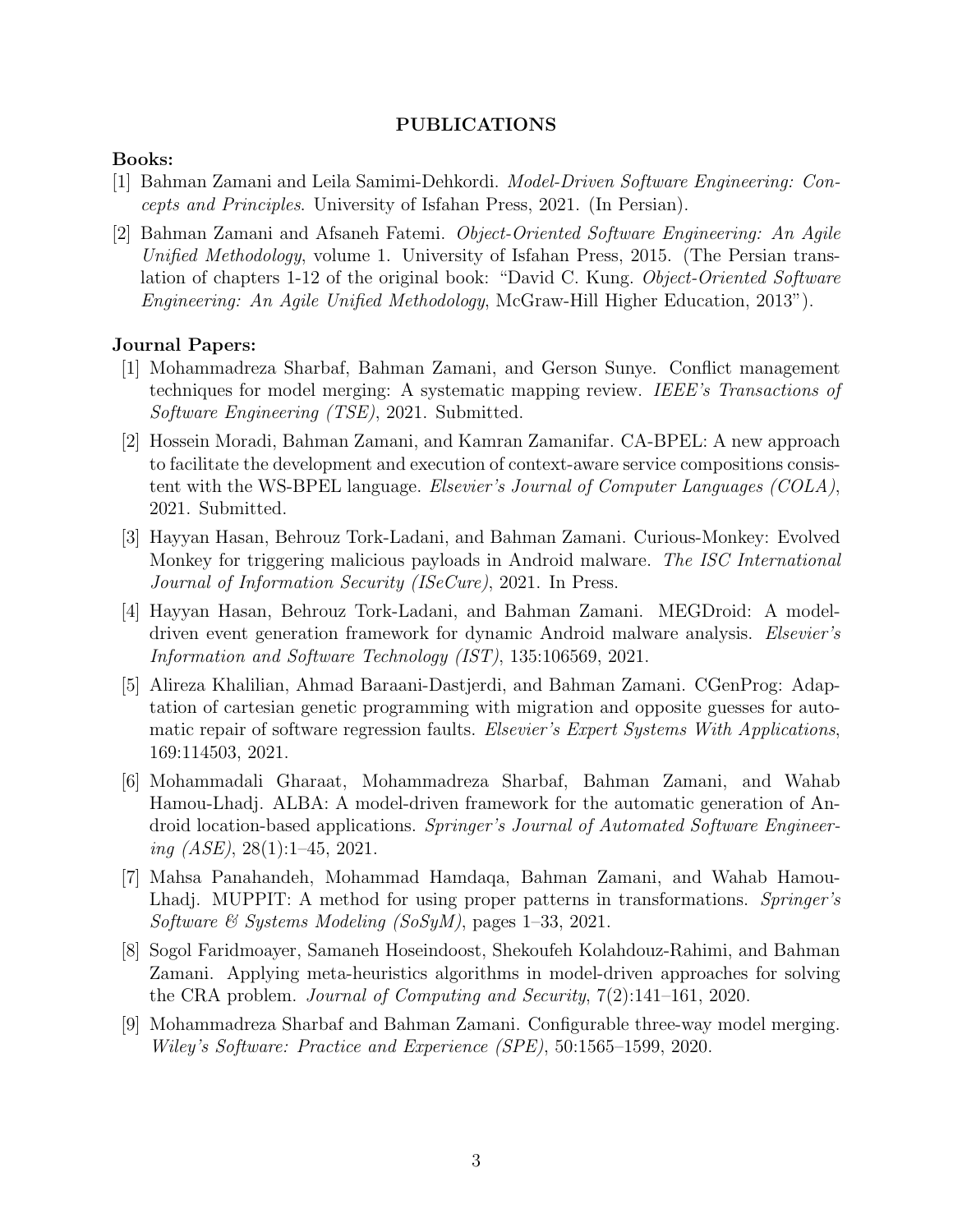- [10] Banafsheh Azizi, Bahman Zamani, and Shekoufeh Kolahdouz-Rahimi. SEET: Symbolic execution of ETL transformations. Elsevier's Journal of Systems and Software (JSS), 168:110675, 2020.
- [11] Hossein Moradi, Bahman Zamani, and Kamran Zamanifar. CaaSSET: A framework for model-driven development of context as a service. Elsevier's Journal of Future Generation Computer Systems (FGCS), 105:61–95, 2020.
- [12] Alireza Khalilian, Ahmad Baraani-Dastjerdi, and Bahman Zamani. APRSuite: A suite of components and use cases based on categorical decomposition of automatic program repair techniques and tools. Elsevier's Journal of Computer Languages (COLA), 57:100927, 2020.
- [13] Fazilat Hojaji, Bahman Zamani, Wahab Hamou-Lhadj, Tanja Mayerhofer, and Erwan Bousse. Lossless compaction of model execution traces. Springer's Software & Systems Modeling (SoSyM), 19(1):199–230, 2020.
- [14] Fazilat Hojaji, Tanja Mayerhofer, Bahman Zamani, Wahab Hamou-Lhadj, and Erwan Bousse. Model execution tracing: a systematic mapping study. Springer's Software  $\&$  Systems Modeling (SoSyM), 18(6):3461-3485, 2019. SoSyM 2019 Best Paper Award, Invited for MODELS 2019.
- [15] Amirabbas Majd, Mojtaba Vahidi-Asl, Alireza Khalilian, Ahmad Baraani-Dastjerdi, and Bahman Zamani. Code4bench: A multidimensional benchmark of codeforces data for different program analysis techniques. Elsevier's Journal of Computer Languages  $(COLA), 53:38-52, 2019.$
- [16] Samaneh Hoseindoost, Tahereh Adamzadeh, Bahman Zamani, and Afsaneh Fatemi. A model-driven framework for developing multi-agent systems in emergency response environments. Springer's Software & Systems Modeling (SoSyM), 18:1985–2012, 2019.
- [17] Atefeh Nirumand, Bahman Zamani, and Behrouz Tork-Ladani. VAnDroid: a framework for vulnerability analysis of Android applications using a model driven reverse engineering technique. Wiley's Software: Practice and Experience (SPE), 49:70–99, 2019.
- [18] Leila Samimi-Dehkordi, Bahman Zamani, and Shekoufeh Kolahdouz-Rahimi. Leveraging product line engineering for the development of domain-specific metamodeling languages. Elsevier's Journal of Computer Languages (COLA), 51:193–213, 2019.
- [19] Leila Samimi-Dehkordi, Bahman Zamani, and Shekoufeh Kolahdouz-Rahimi. EVL+Strace: A novel bidirectional model transformation approach. Elsevier's Information and Software Technology (IST), 100:47–72, 2018.
- [20] Samaneh Hoseindoost, Afsaneh Fatemi, and Bahman Zamani. Towards a model-driven framework for simulating interactive emergency response environments. Journal of Computing and Security (JCS),  $5(1):35-49$ , 2018.
- [21] Bahman Zamani and Shiva Rasoulzadeh. A domain specific modeling language for enterprise application development. International Journal of Information Technologies and Systems Approach (IJITSA), 11(2):51–70, 2018.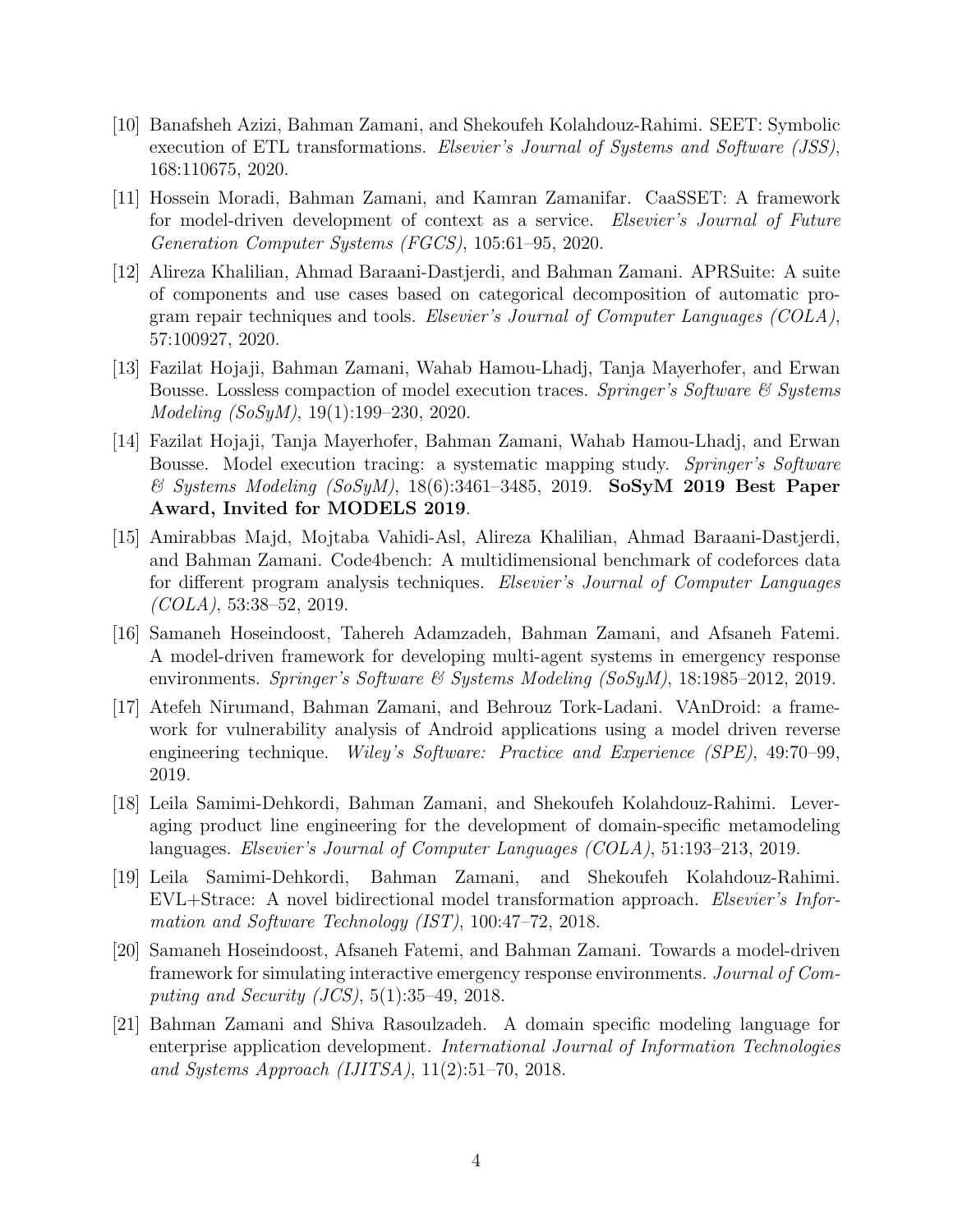- [22] Mahsa Sadat Panahandeh and Bahman Zamani. Automatic pattern proposition in transformation life cycle. International Journal of Information Technologies and Systems Approach (IJITSA), 10(2):1–16, 2017.
- [23] Amin Rezaee and Bahman Zamani. A novel approach to automatic model-based test case generation. Scientia Iranica D, 24(6):3132–3147, 2017.
- [24] Marzieh Safarzadeh, Mahboubeh Taghizadeh, Bahman Zamani, and Behrouz Tork-Ladani. An automatic test case generator for evaluating implementation of access control policies. The ISC International Journal of Information Security (ISeCure), 9(1):73–91, 2017.
- [25] Alireza Rouhi and Bahman Zamani. A model-based framework for automatic generation of a pattern language verifier. Wiley's Software: Practice and Experience (SPE), 47(12):1945–1980, 2017.
- [26] Alireza Rouhi and Bahman Zamani. Towards a formal model of patterns and pattern languages. Elsevier's Information and Software Technology (IST), 79:1–16, 2016.
- [27] Leila Samimi-Dehkordi, Alireza Khalilian, and Bahman Zamani. Applying programming language evaluation criteria for model transformation languages. Chinese Academy of Sciences' International Journal of Software & Informatics, 10(4):1–50, 2016.
- [28] Bahman Zamani and Greg Butler. Pattern language verification in model driven design. Elsevier's Information Sciences, 237:343–355, 2013.
- [29] Samaneh Vaez Dalili, Sayed Mehran Sharafi, and Bahman Zamani. A new model-based test technique using formal specification of software architectures. International Review on Computers and Software (IRECOS), 7(1):31–39, 2012.
- [30] Bahman Zamani and Greg Butler. Smell detection in UML designs which utilize pattern languages. Iranian Journal of Electrical and Computer Engineering (IJECE), 8(1):47– 52, 2009.
- [31] Bahman Zamani, Greg Butler, and Sahar Kayhani. Tool support for pattern selection and use. Elsevier's Electronic Notes in Theoretical Computer Science (ENTCS), 233:127–142, 2009.

#### Conference Papers:

- [1] Mahdi Ziaei, Bahman Zamani, and Ali Bohlooli. A model-driven approach for IoT-Based monitoring systems in industry 4.0. In Proc.  $4^{th}$  International Conference on Smart City, Internet of Things and Applications (SCIOT 2020). IEEE, 2020.
- [2] Mohammadreza Sharbaf, Bahman Zamani, and Gerson Sunyé. A formalism for specifying model merging conflicts. In Proc.  $12^{th}$  System Analysis and Modelling Conference (SAM 2020). ACM, 2020.
- [3] Atefeh Nirumand, Zahra Rajaei, Bahman Zamani, and Shekoufeh Kolahdouz-Rahimi. Modeling Android security using an extension of knowledge discovery metamodel. In Proc. 10<sup>th</sup> International Conference on Computer and Knowledge Engineering (ICCKE) 2020). IEEE, 2020.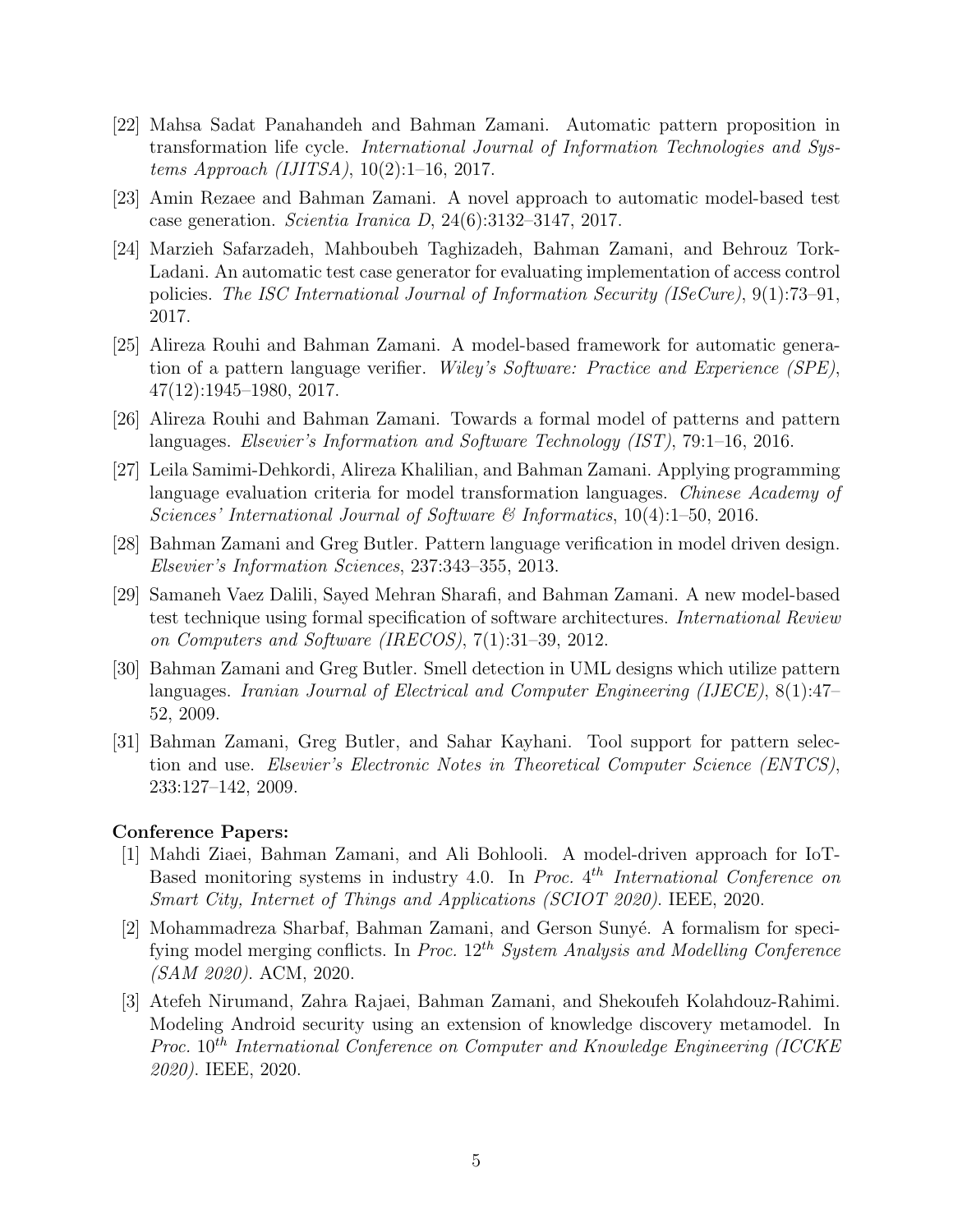- [4] Hayyan Hasan, Behrouz Tork-Ladani, and Bahman Zamani. Enhancing Monkey to trigger malicious payloads in android malware. In Proc.  $17<sup>th</sup> International ISC (Iranian$ Society of Cryptology) Conference on Information Security and Cryptology (ISCISC'20). Iranian Society of Cryptology, 2020.
- [5] Hanan Daher, Samaneh HoseinDoost, Bahman Zamani, and Afsaneh Fatemi. A novel approach for developing emergency evacuation plans. In *Proc.*  $10^{th}$  *International Con*ference on Computer and Knowledge Engineering (ICCKE 2020). IEEE, 2020.
- [6] Sorour Jahanbin and Bahman Zamani. Test model generation using equivalence partitioning. In Proc. 8<sup>th</sup> International Conference on Computer and Knowledge Engineering (ICCKE 2018), pages 98–103. IEEE, 2018.
- [7] Samaneh Hoseindoost, Meysam Karimi, Shekoufeh Kolahdouz-Rahimi, and Bahman Zamani. Solving the quality-based software-selection and hardware-mapping problem with ACO. In Proc.  $11^{th}$  Transformation Tool Contest (TTC 2018), 2018.
- [8] Mohammadreza Sharbaf and Bahman Zamani. A UML profile for modeling the conflicts in model merging. In Proc. 4<sup>th</sup> International Conference on Knowledge-Based Engineering and Innovation (KBEI 2017), pages 0197–0202. IEEE, 2017.
- [9] Mohammadreza Sharbaf, Shekoufeh Kolahdouz-Rahimi, and Bahman Zamani. Solving the state elimination case study using Epsilon. In Proc.  $10^{th}$  Transformation Tool Contest (TTC 2017), 2017.
- [10] Leila Samimi-Dehkordi, Bahman Zamani, and Shekoufeh Kolahdouz-Rahimi. Solving the families to persons case using  $EVL+Strace$ . In *Proc.*  $10^{th}$  Transformation Tool Contest (TTC 2017), 2017.
- [11] Banafsheh Azizi, Bahman Zamani, and Shekoufeh Kolahdouz-Rahimi. Contract verification of ETL transformations. In Proc. 7<sup>th</sup> International Conference on Computer and Knowledge Engineering (ICCKE 2017), pages 154–160. IEEE, 2017.
- [12] Leila Samimi-Dehkordi, Bahman Zamani, and Shekoufeh Kolahdouz-Rahimi. Bidirectional model transformation approaches a comparative study. In Proc. 6<sup>th</sup> International Conference on Computer and Knowledge Engineering (ICCKE 2016), pages 314–320. IEEE, 2016.
- [13] Alireza Khalilian, Ahmad Baraani-Dastjerdi, and Bahman Zamani. On the evaluation of automatic program repair techniques and tools. In *Proc.*  $24<sup>th</sup>$  *Iranian Conference on* Electrical Engineering (ICEE 2016), pages 61–66. IEEE, 2016.
- [14] Fazilat Hojaji, Bahman Zamani, and Abdelwahab Hamou-Lhadj. Towards a tracing framework for model-driven software systems. In Proc. 6<sup>th</sup> International Conference on Computer and Knowledge Engineering (ICCKE 2016), pages 298–303. IEEE, 2016.
- [15] Mohammadreza Sharbaf, Bahman Zamani, and Behrouz Tork-Ladani. Towards automatic generation of formal specifications for UML consistency verification. In Proc.  $2^{nd}$  International Conference on Knowledge-Based Engineering and Innovation (KBEI 2015), pages 860–865. IEEE, 2015.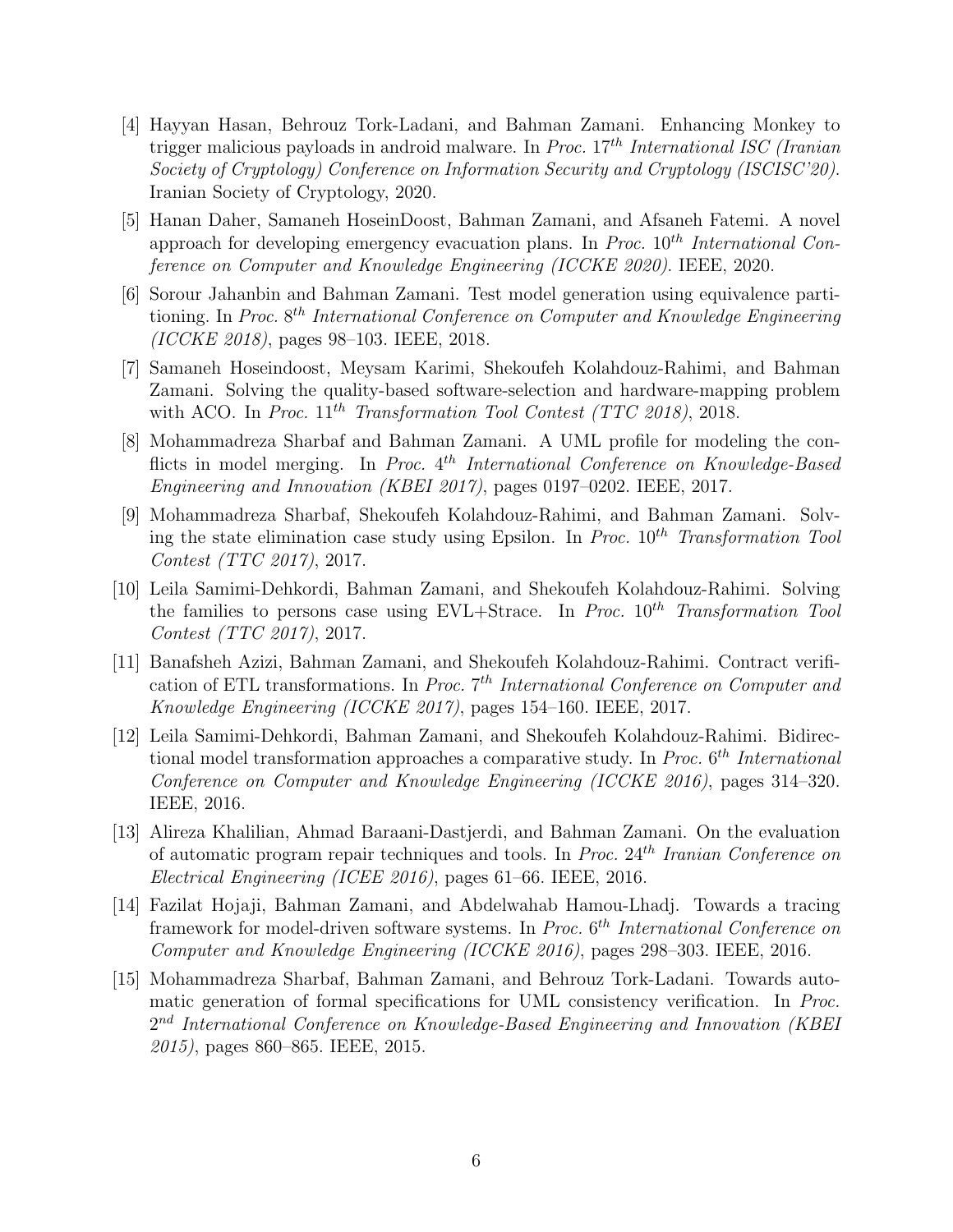- [16] Leila Samimi-Dehkordi, Bahman Zamani, and Shekoufeh Kolahdouz-Rahimi. From trace-based inter-model validation to bidirectional model synchronization with reconciliation. In Proc.  $5^{th}$  International Conference on Computer and Knowledge Engineering (ICCKE 2015), pages 123–130. IEEE, 2015.
- [17] Leila Samimi-Dehkordi, Alireza Khalilian, and Bahman Zamani. Programming language criteria for model transformation evaluation. In Proc. 4<sup>th</sup> International Conference on Computer and Knowledge Engineering (ICCKE 2014), pages 370–375. IEEE, 2014.
- [18] Tahereh Adamzadeh, Bahman Zamani, and Afsaneh Fatemi. A modeling language to model mitigation in emergency response environments. In *Proc.*  $4^{th}$  *International* Conference on Computer and Knowledge Engineering (ICCKE 2014), pages 302–307. IEEE, 2014.
- [19] Bahman Zamani and Greg Butler. Describing pattern languages for checking design models. In Proc.  $16^{th}$  Asia-Pacific Software Engineering Conference (APSEC'09), pages 197–204. IEEE, 2009.
- [20] Bahman Zamani, Sahar Kayhani, and Greg Butler. A pattern language verifier for webbased enterprise applications. In Proc.  $11^{th}$  International Conference on Model Driven Engineering Languages and Systems (MODELS'08), volume 5301 of Lecture Notes in Computer Science, pages 553–567. Springer, 2008.
- [21] Bahman Zamani and Greg Butler. Critiquing the application of pattern languages on uml models. In Proc.  $2^{nd}$  Workshop on Quality in Modeling, MODELS'07, pages 18–35, 2007.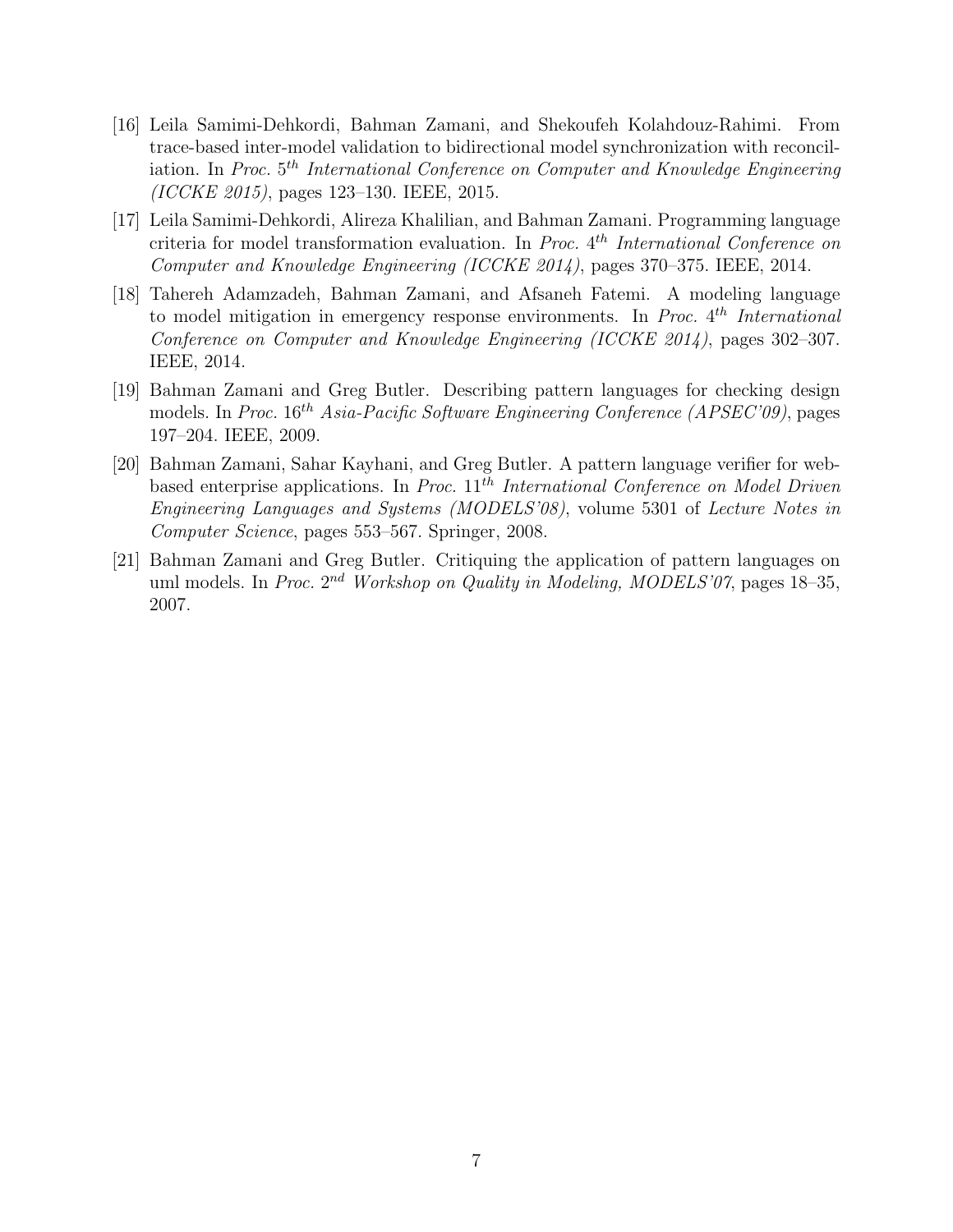# RESEARCH GRANT FUNDING

| Project: Partnership in R&D for Mobarekeh Steel Company<br>Role: Principal Applicant<br>Funding Source: Mobarekeh Steel Company, Isfahan, Iran<br>Budget: 3,170,000,000 IRR                                                          | Sep. 2016 - Sep. 2019 |  |
|--------------------------------------------------------------------------------------------------------------------------------------------------------------------------------------------------------------------------------------|-----------------------|--|
| Project: Lossless Compaction of Execution Traces<br>Role: Principal Applicant<br>Funding Source: IMPULSE Iran-Austria<br>Budget: 11,300 Euros<br>Austrian Partner: Business Informatics Group (BIG), Vienna University of Technology | Sep. 2017 - Sep. 2018 |  |
| Project: Establishing the ICT Think Tank for Isfahan Municipality May. 2016 - Mar. 2018<br>Role: Principal Applicant<br>Funding Source: Isfahan Municipality, Isfahan, Iran<br>Budget: 163,000,000 IRR                               |                       |  |
| Project: Specifying a Customized Software Development Methodology<br>Role: Principal Applicant<br>Funding Source: Isfahan Municipality, Isfahan, Iran<br>Budget: 197,000,000 IRR                                                     | Oct. 2016 - Nov. 2017 |  |
| Project: Designing a Reference Model of Enterprise Architecture for Iranian Municipalities<br>Role: Consultant<br>Funding Source: Isfahan Municipality, Isfahan, Iran<br>Budget: 132,000,000 IRR                                     | Dec. 2013 - Mar. 2016 |  |
| Project: Specifying a Process for Requirements Definition and Management in Software<br>Development Projects<br>Role: Principal Applicant<br>Funding Source: Isfahan Municipality, Isfahan, Iran<br>Budget: 670,000,000 IRR          | May. 2015 - Jun. 2016 |  |
| Project: Identifying Failure Factors of the Software Projects<br>Role: Principal Applicant<br>Funding Source: Isfahan Municipality, Isfahan, Iran                                                                                    | May. 2013 - Jul. 2014 |  |

Budget: 397,000,000 IRR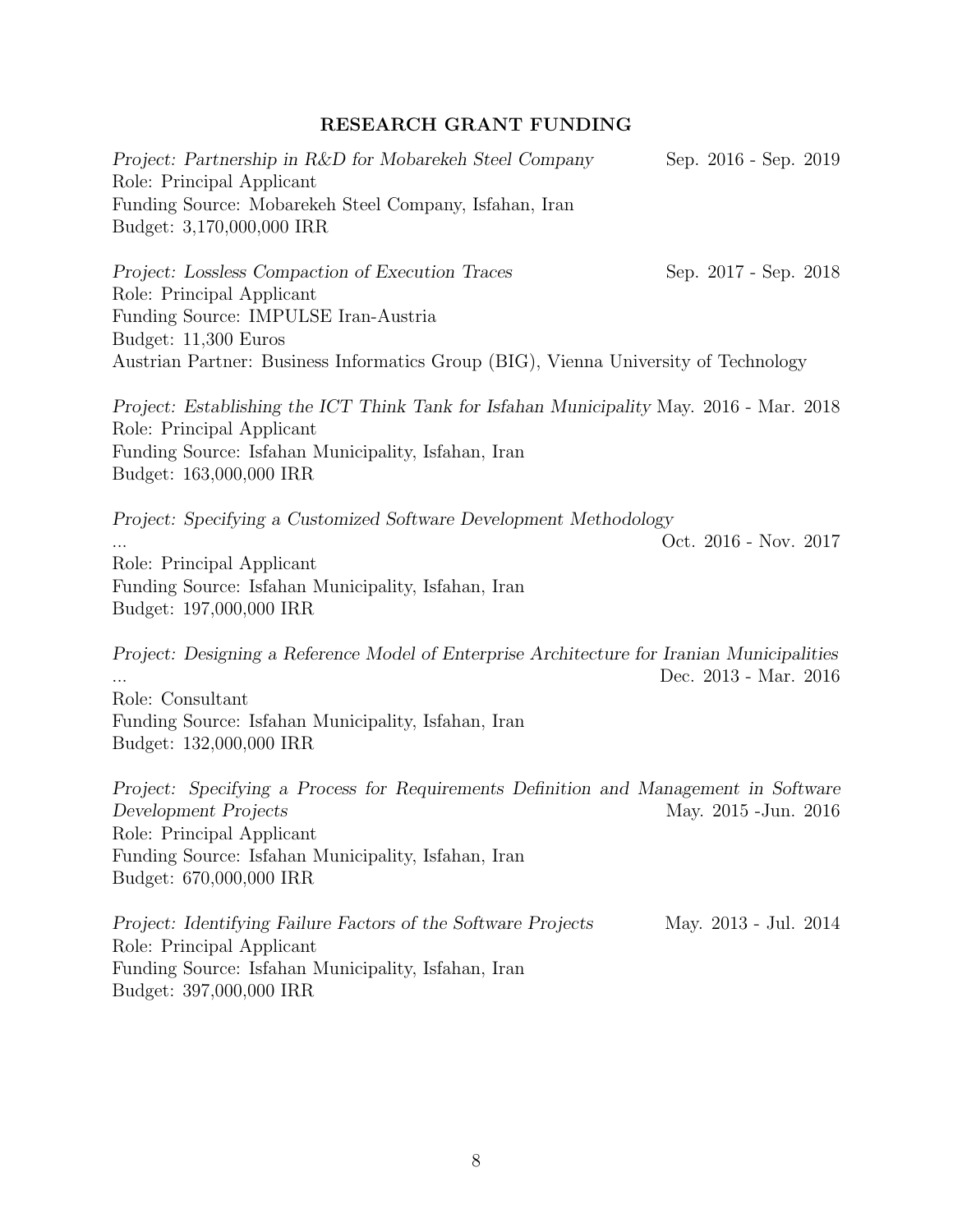| Athareh Fatemian<br>Co-Supervised by Dr. Behrouz Tork Ladani<br>Thesis Title: TBD                                                                                                                                   | Sep. 2020 -           |
|---------------------------------------------------------------------------------------------------------------------------------------------------------------------------------------------------------------------|-----------------------|
| Zahra Bagheri Nasab<br>Co-Supervised by Dr. Shekoufeh Kolahdouz Rahimi<br>Thesis Title: TBD                                                                                                                         | Sep. 2020 -           |
| Hamed Barangi<br>Co-Supervised by Dr. Shekoufeh Kolahdouz Rahimi<br>Thesis Title: TBD                                                                                                                               | Sep. 2019 -           |
| Atefeh Niroomand<br>Co-Supervised by Dr. Behrouz Tork Ladani<br>Thesis Title: An Integrated Model-based Framework for Inter-App Communication Security<br>Analysis of Android Apps                                  | Sep. 2018 -           |
| Hayyan Hasan<br>Co-Supervised by Dr. Behrouz Tork Ladani<br>Thesis Title: A Compiler for Defeating Anti-Analysis Techniques in Android Malware                                                                      | Sep. 2017 -           |
| Samaneh Hoseindoost<br>Co-Supervised by Dr. Afsaneh Fatemi<br>Thesis Title: A Model-driven Approach for Modeling and Assessment of Coordination Strate-<br>gies for Crisis Response                                 | Sep. 2017 -           |
| Mohammadreza Sharbaf<br>Co-Supervised by Dr. Gerson Sunye from the University of Nantes, France<br>Thesis Title: A Framework for Semi-Automatic Conflict Management in Online and Offline<br>Collaborative Modeling | Sep. 2016 -           |
| Hosein Moradi<br>Co-Supervised by Dr. Kamran Zamanifar<br>Thesis Title: Model-Driven Development of Context-aware Service Composition                                                                               | Sep. 2013 - Sep. 2020 |
| Fazilat Hojaji Najafabadi<br>Co-Supervised by Prof. Wahab Hamou-Lhadj from the Concordia University, Montreal,<br>Canada<br>Thesis Title: Techniques to Compact Model Execution Traces in Model Driven Approach     | Sep. 2013 - Jul. 2019 |
| Alireza Khalilian<br>Co-Supervised by Dr. Ahmad Baraani-Dastjerdi                                                                                                                                                   | Feb. 2013 - Apr. 2021 |

# GRADUATE STUDENT SUPERVISION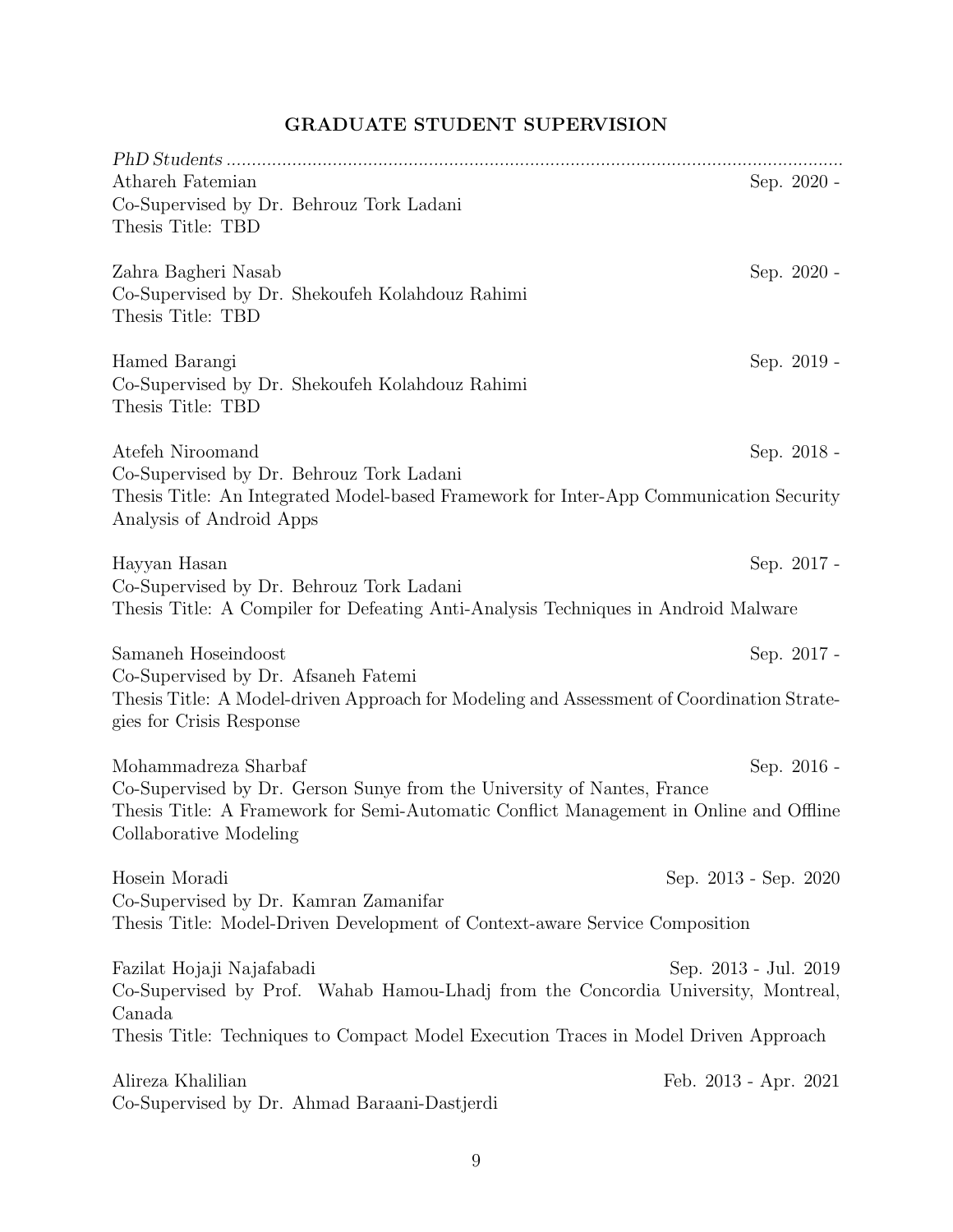| Thesis Title: Program Analysis Techniques for Domain-Specific Debugging of Software Er-<br>rors                                                                     |                       |
|---------------------------------------------------------------------------------------------------------------------------------------------------------------------|-----------------------|
| Leila Samimi Dehkordi<br>Co-Supervised by Dr. Shekoufeh Kolahdouz Rahimi<br>Thesis Title: Model-Driven Development of Bidirectional Model Transformations           | Sep. 2012 - Apr. 2019 |
| Alireza Rouhi<br>Thesis Title: Presenting a Process for Generating a Pattern Language Verifier                                                                      | Sep. 2011 - Sep. 2017 |
| MohammadHasan Ebrahimi<br>Thesis Title: TBD                                                                                                                         | Sep. 2020 -           |
| Zohreh Hashemian<br>Thesis Title: TBD                                                                                                                               | Sep. 2020 -           |
| Sara Ghadiri<br>Thesis Title: TBD                                                                                                                                   | Sep. 2020 -           |
| Shayan Badiei<br>Thesis Title: A Low-Code Framework for Developing Educational Chatbots                                                                             | Sep. 2019 -           |
| Mohammad-Sajad Kasaei<br>Thesis Title: A New Framework for Consistent N-Way Model Merging                                                                           | Sep. 2019 -           |
| Mehdi Ziyaee<br>Co-Supervised by Dr. Ali Bohlooli<br>Thesis Title: A Model Driven Framework for Code Generation of FPGA-Based Monitoring<br>Systems in Industry 4.0 | Sep. 2018 - Mar. 2021 |
| Hanan Daher<br>Thesis Title: A Domain Specific Modeling Language for Modeling Emergency Evacuation<br>Plans                                                         | Sep. 2018 - Jan. 2021 |
| Maryam Mehrabi<br>Thesis Title: A Domain Specific Modeling Language for IoT-Based Health Monitoring Ap-<br>plications                                               | Sep. 2017 - Oct. 2020 |
| Sara Adib<br>Thesis Title: A Framework for Model-Driven Development of Context-Aware Recommender<br>Mobile Applications                                             | Sep. 2017 - Jun. 2020 |
| Marzieh Ghorbani<br>Thesis Title: A Novel Approach for Incremental Model Transformations with ETL                                                                   | Sep. 2016 - Jul. 2019 |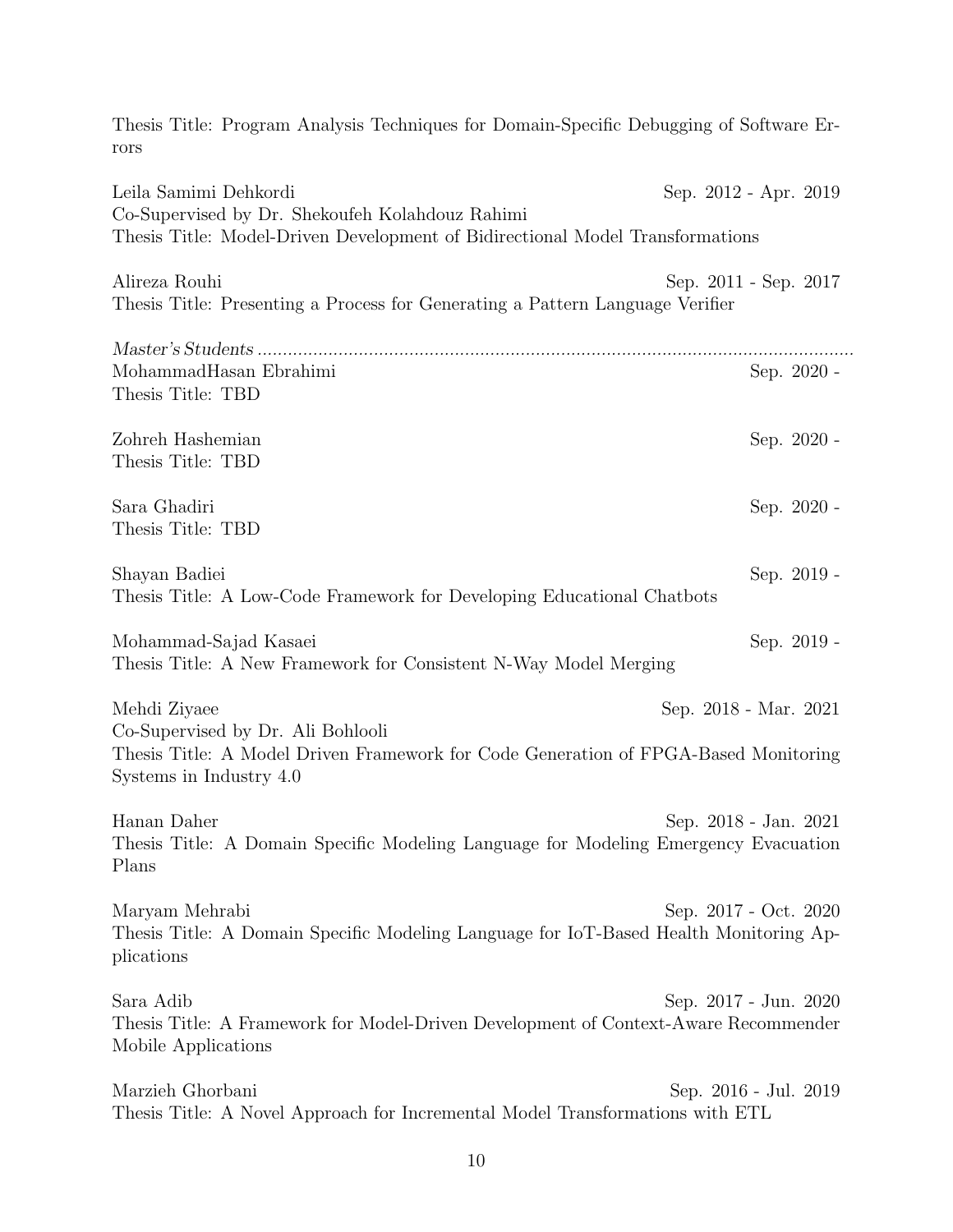Sorour Jahanbin Sep. 2016 - Mar. 2019 Thesis Title: A New Approach for Generating Test Models in Model Transformation Testing Banafsheh Azizi Sep. 2015 - Jan. 2018 Co-Supervised by Dr. Shekoufeh Kolahdouz Rahimi Thesis Title: A Novel Approach for Verifying Epsilon Transformations Neda Karshenas Sep. 2015 - Sep. 2018 Co-Supervised by Dr. Shekoufeh Kolahdouz Rahimi Thesis Title: A New Approach for Application of Transformation Patterns in Model Transformation Language Using HOT Atefeh Niroomand Sep. 2015 - Jan. 2018 Co-Supervised by Dr. Behrouz Tork Ladani Thesis Title: A Model Driven Reverse Engineering Approach for Evaluating the Implemented Access Control Policies Zahra Jafari Fesharaki Sep. 2014 - Feb. 2017 Co-Supervised by Dr. Afsaneh Fatemi Thesis Title: A Graphical Metamodel for Crisis Management using Multi Agent Systems Samaneh Hoseindoost Sep. 2014 - Apr. 2017 Co-Supervised by Dr. Afsaneh Fatemi Thesis Title: A Model Driven Framework for Developing Multi-Agent Systems in EREs Mohammadreza Sharbaf Sep. 2014 - Sep. 2016 Thesis Title: A New Approach for Detection and Resolution of Semantic Conflicts in Model Versioning Amir Savari Sep. 2013 - Dec. 2016 Thesis Title: Automated Test Case Generation and Oracle by Combination of UML Diagrams Rahim Lotfi Sep. 2013 - Sep. 2015 Thesis Title: A New Pattern for Architectural Design of Enterprise Applications to Facilitate Automatic Code Generation Mahsa Sadat Panahandeh Sep. 2012 - Feb. 2015 Thesis Title: A Novel Approach for Improving Model Transformation Life Cycle Shiva Rasoolzadeh Sheikh Sep. 2012 - Feb. 2015 Thesis Title: A UML Profile for Patterns of Enterprise Application Architecture Tahereh Adamzadeh Sep. 2012 - Feb. 2015 Co-Supervised by Dr. Afsaneh Fatemi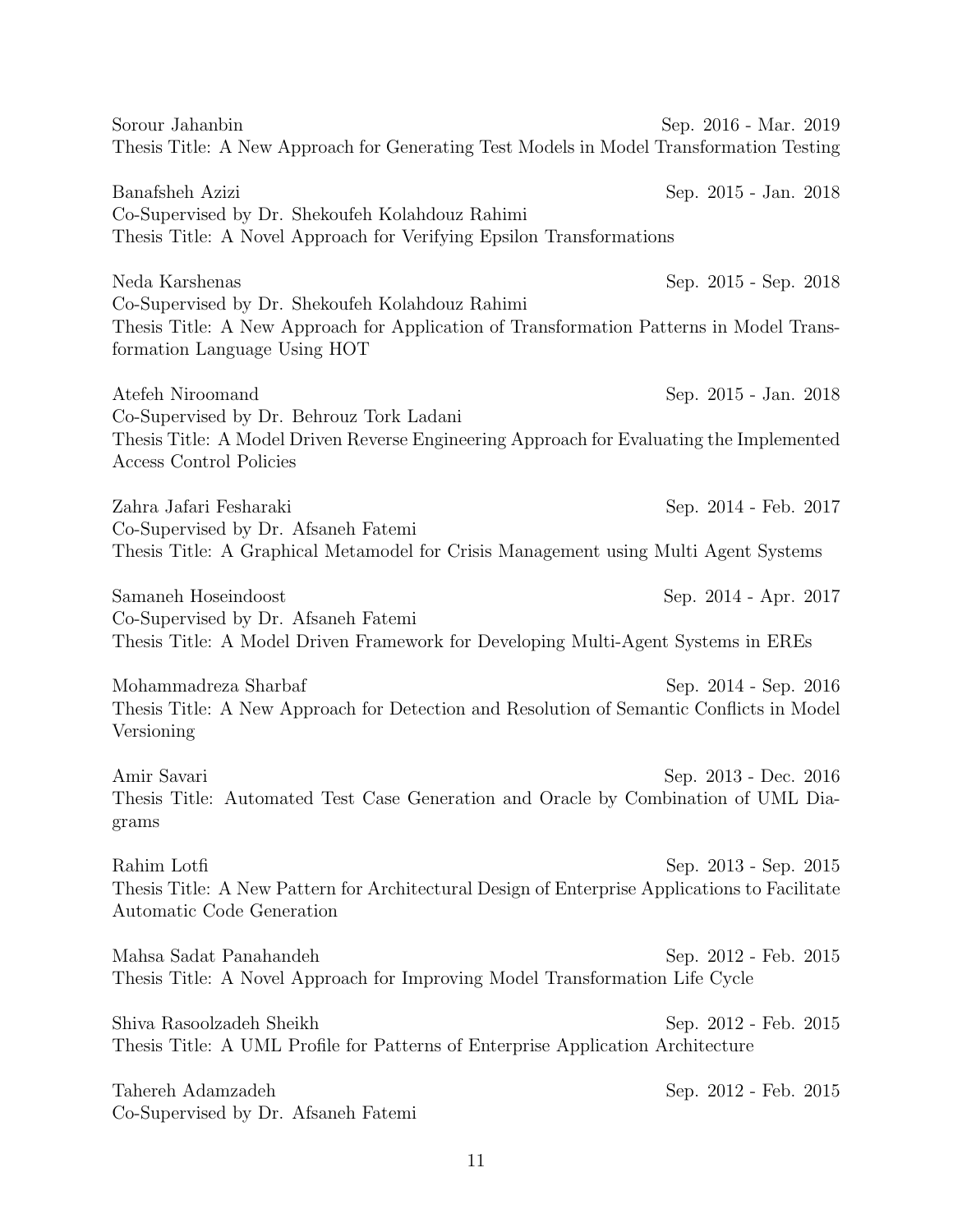Thesis Title: A Modeling Language for Developing Multi-Agent Systems in Emergency Response Environments

Mohammad-Reza Azodi Sep. 2011 - Feb. 2015 Thesis Title: Modeling Non-functional Requirements in Service Oriented Architecture using Model Driven Methods

Amin Rezaee Sep. 2011 - Feb. 2014 Thesis Title: A New Approach to Optimized Generation of Test Cases using UML State Machines

Mahboubeh Taghizadeh Sep. 2011 - Feb. 2014 Co-Supervised by Dr. Behrouz Tork Ladani Thesis Title: A New Approach to Automated Testing of Access Control Policies using Model Based Technique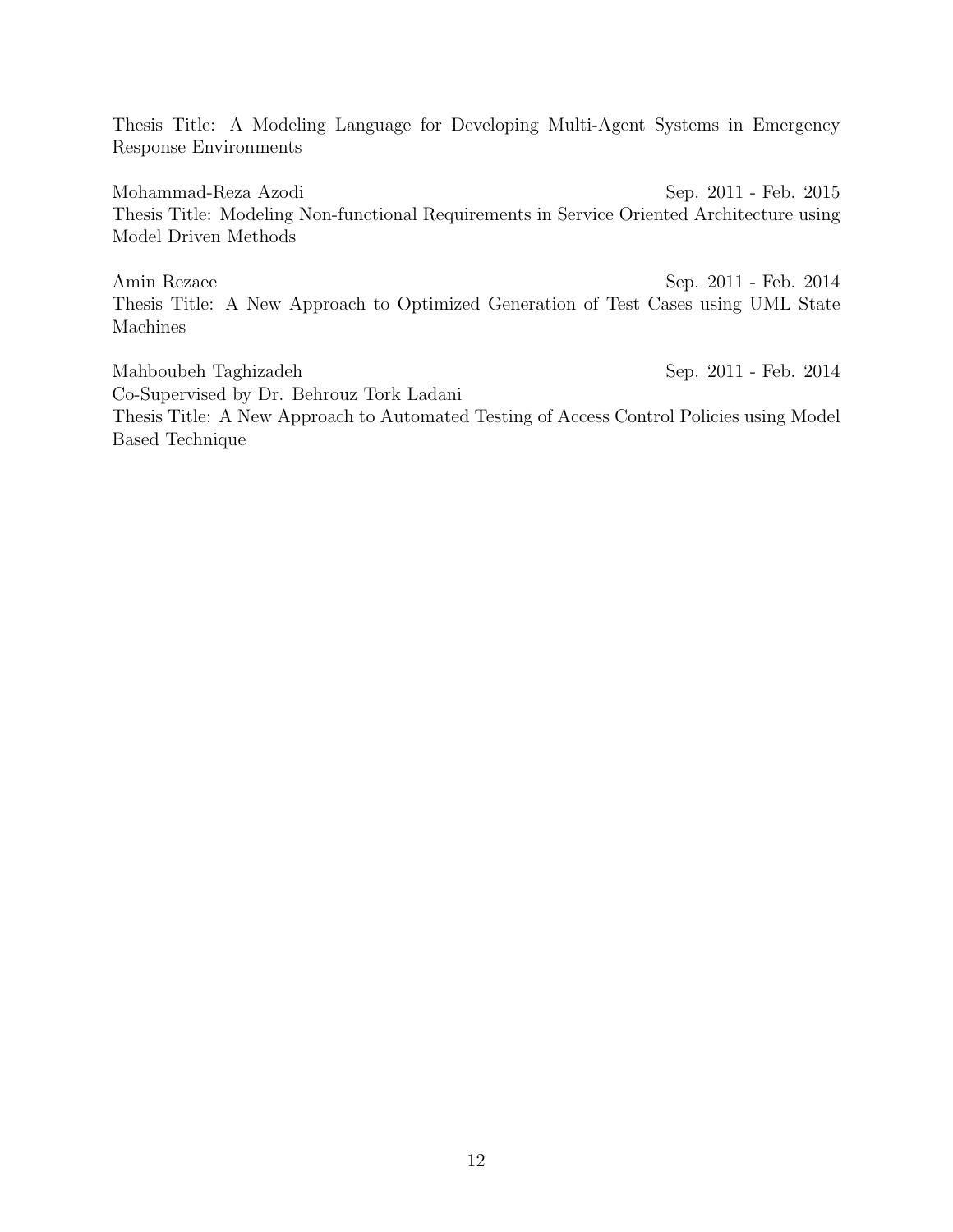# AWARDS AND SCHOLARSHIPS

"Best Paper" Award Sep. 2019 For paper "Model Execution Tracing: a Systematic Mapping Study" published in SoSyM 2019 "Distinguished Researcher of the Faculty of Computer Engineering" Nov. 2018 Awarded by the Vice-Chancellor of Research, University of Isfahan "Most Scalable Solution" and "Audience" Awards Jun. 2018 For paper "Solving the Quality-based Software-Selection and Hardware-Mapping Problem with ACO" at  $11^{th}$  Transformation Tool Contest (TTC 2018) "Most Complete" and "Audience" Awards Jun. 2017 For paper "Solving the Families to Persons Case using  $EVL+Strace$ " at  $10^{th}$  Transformation Tool Contest (TTC 2017) "Best Overall", "Most Abstract", and "Audience" Awards Jun. 2017 For paper "Solving the State Elimination Case Study using Epsilon" at  $10^{th}$  Transformation

PhD Scholarship Jan. 2004 - Dec 2007 Awarded by the Ministry of Science, Research, and Technology (MSRT), Iran

Tool Contest (TTC 2017)

# INVITED TALKS AND WORKSHOPS

Talk on Automatic Generation of COVID-19 Dashboard Mobile App Aug. 2020 Location: Isfahan University of Technology (Webinar on Iran-Switzerland Online Experience Exchange)

Talk on Automation by Model-Driven Engineering Feb. 2020 Location: Computer Research Institute of Montréal (CRIM), Montreal, Quebec, Canada

Workshop on Model-Based Design, Test, and Verification of Software Jun. 2019 By collaborators from Michigan State University, Isfahan University of Technology, and University of Zanjan Location: University of Isfahan, Isfahan, Iran

Workshop on Automatic Generation of Location-Based Android Applications Using a Model-Driven Approach Nov. 2017 Location: University of Isfahan, Isfahan, Iran

Talk on Requirements Engineering and Project Success Dec. 2014 Event: 3rd National Festival on Urban-Research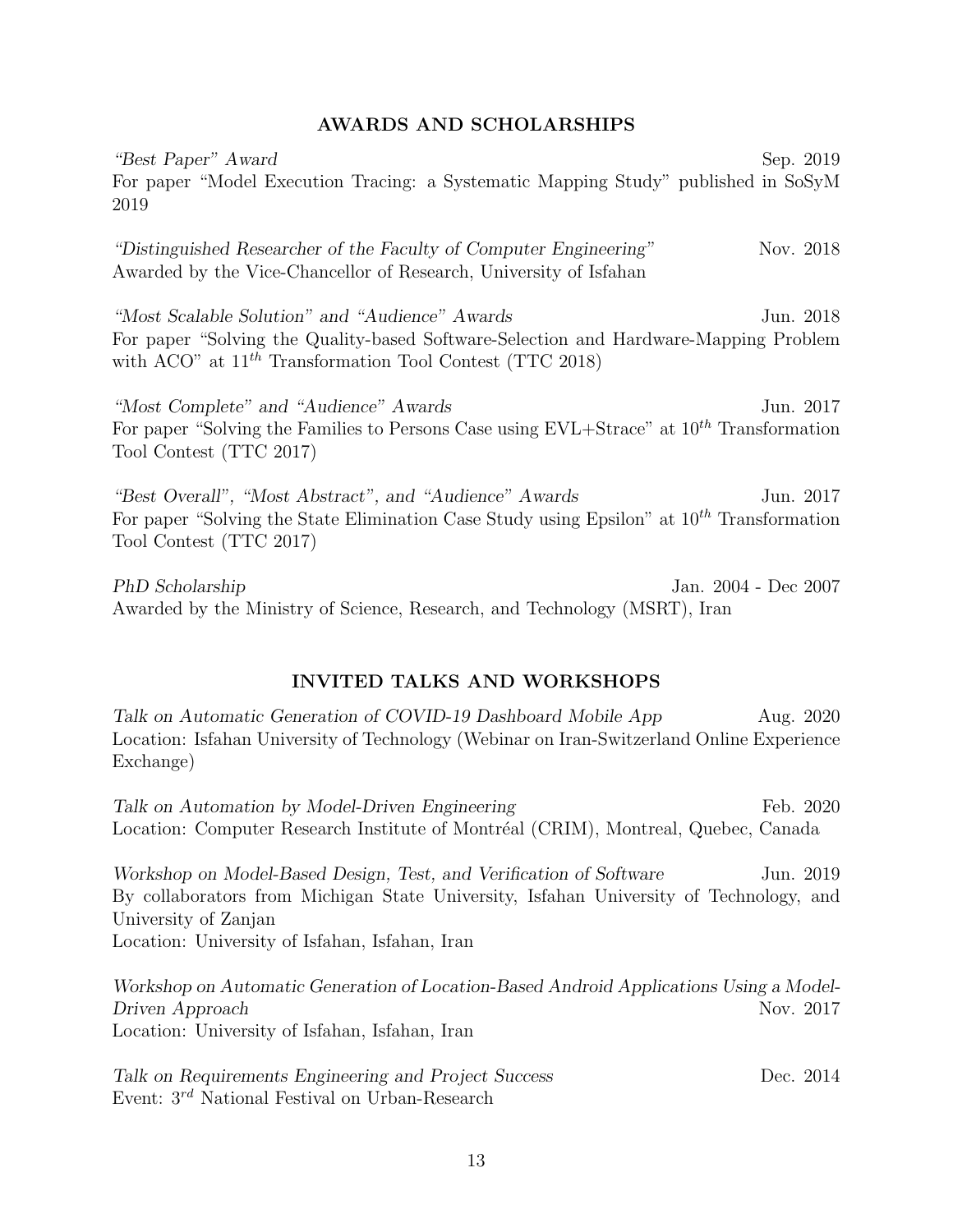Location: Isfahan Municipality, Isfahan, Iran

| Talk on Process & Methodology in Software Development<br>Event: Isfahan Automation & Computer Fair<br>Location: Isfahan Province International Exhibition, Isfahan, Iran                    | Nov. 2014 |           |
|---------------------------------------------------------------------------------------------------------------------------------------------------------------------------------------------|-----------|-----------|
| Panel on Academic Ethics<br>Event: University Research Week<br>Location: University of Isfahan, Isfahan, Iran                                                                               |           | Dec. 2012 |
| Workshop on Typesetting Academic Papers using Latex<br>Event: $6th$ Iranian Conference on Machine Vision and Image Processing (MVIP 2010)<br>Location: University of Isfahan, Isfahan, Iran |           | Oct. 2010 |
| Talk on Computer Science vs. Software Engineering<br>Event: University Research Week<br>Location: Sheikhbahaee University, Isfahan, Iran                                                    | May. 2010 |           |
| Talk on Model-Driven Software Engineering<br>Event: University Research Week<br>Location: Majlesi Azad University, Isfahan, Iran                                                            | May. 2010 |           |
| Talk on Agile Software Development Methodologies<br>Event: ICT Managers Summit<br>Location: ICT Organization of Isfahan Municipality, Isfahan, Iran                                         |           | Oct. 2009 |
| Workshop on Latex for Graduate Students<br>Location: Concordia University, Montreal, QC, Canada                                                                                             |           | Oct. 2007 |

# TEACHING EXPERIENCE

| University of Isfahan, Isfahan, Iran                                             | Sep. 2009 - Aug. 2019 |
|----------------------------------------------------------------------------------|-----------------------|
| Assistant/Associate Professor                                                    |                       |
| • Teaching Undergraduate Courses                                                 |                       |
| - Formal Languages and Automata Theory                                           |                       |
| * Taught for more than 15 terms, using Peter Linz's book entitled "Introduction" |                       |
| To Formal Languages And Automata."                                               |                       |

- Object-Oriented Analysis and Design
	- ∗ Taught for more than 13 terms, using Craig Larman's book entitled "Applying UML and Patterns: An Introduction to Object-Oriented Analysis and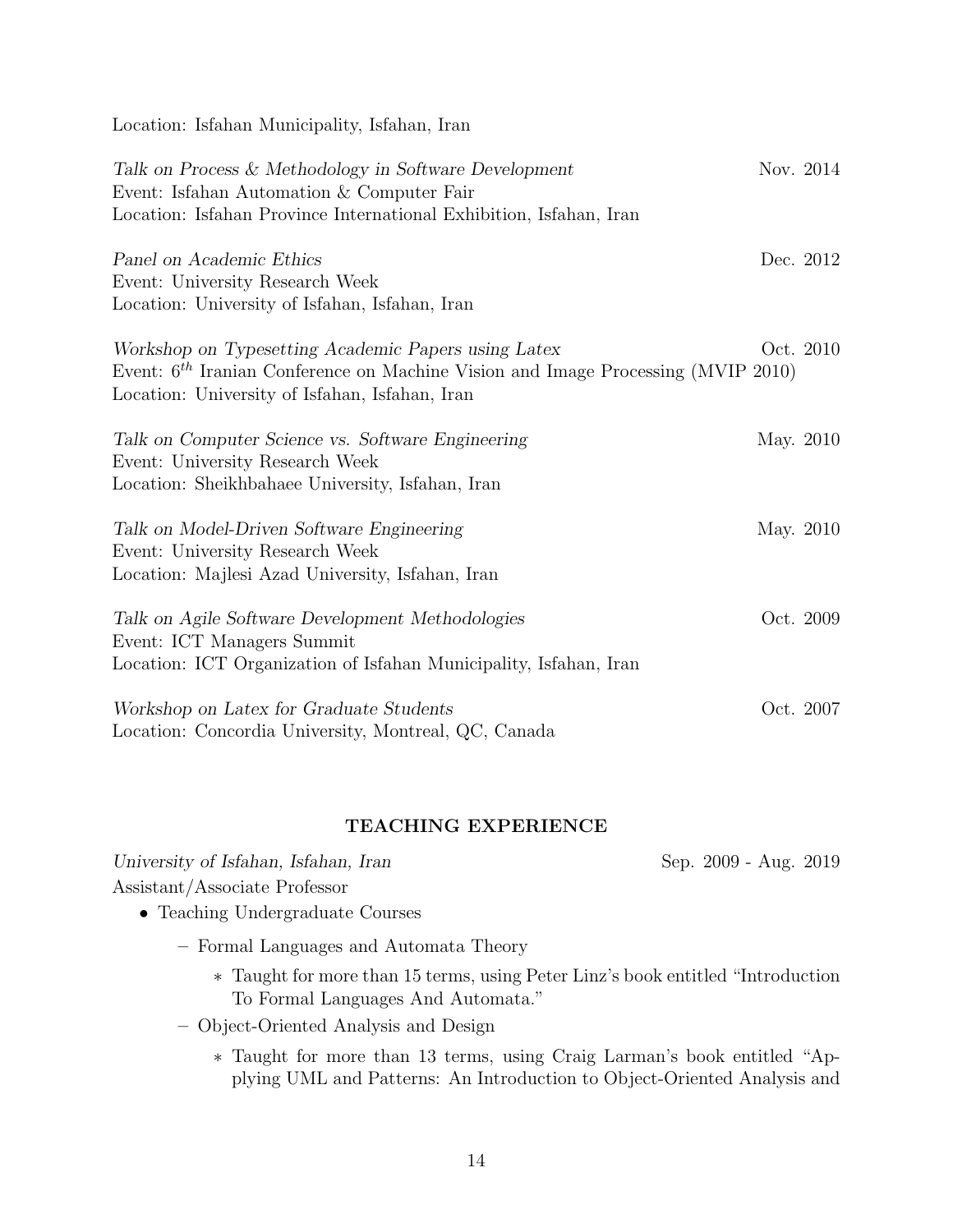Design and the Unified Process" and David C. Kung's book entitled "Object-Oriented Software Engineering: An Agile Unified Methodology."

- Software Engineering I & Software Engineering II
	- ∗ Taught for 3 terms, using Roger Pressman's book entitled "Software Engineering: A Practitioner's Approach."
- Design and Implementation of Programming Languages
	- ∗ Taught for 8 terms, using Terrence W. Pratt's book entitled "Programming Languages: Design and Implementation."
- Fundamentals of Computers and Programming
	- ∗ Taught for 2 terms using Deitel's book entitled "Java How to Program."
- Teaching Graduate Courses
	- Software Architecture (MSc Level)
	- Advanced Software Engineering (MSc Level)
	- Model-Driven Software Engineering (MSc & PhD Level)
	- Software Patterns (MSc & PhD Level)

| Concordia University, Montreal, QC, Canada<br>PhD Student<br>• Teaching Assistant for Undergraduate Courses                                                                                              | Sep. 2006 - Sep. 2008 |
|----------------------------------------------------------------------------------------------------------------------------------------------------------------------------------------------------------|-----------------------|
| - Software Process<br>- Introduction to Theoretical Computer Science                                                                                                                                     |                       |
| Sheikhbahaee Private University, Isfahan, Iran<br>Part-time Lecturer<br>• Teaching Undergraduate Courses                                                                                                 | Sep. 1998 - Dec. 2003 |
| - Discrete Structures<br>- Principles of Compiler Design<br>- Formal Languages and Automata Theory<br>- Design and Implementation of Programming Languages                                               |                       |
| Islamic Azad University of Najafabad, Isfahan, Iran<br>Part-time lecturer<br>• Teaching Undergraduate Courses                                                                                            | Sep. 1997 - Dec. 2001 |
| - Advanced Programming<br>- Principles of Compiler Design<br>- Formal Languages and Automata Theory<br>- Introduction to Computers and Programming<br>Docian and Implementation of Programming Languages |                       |

– Design and Implementation of Programming Languages